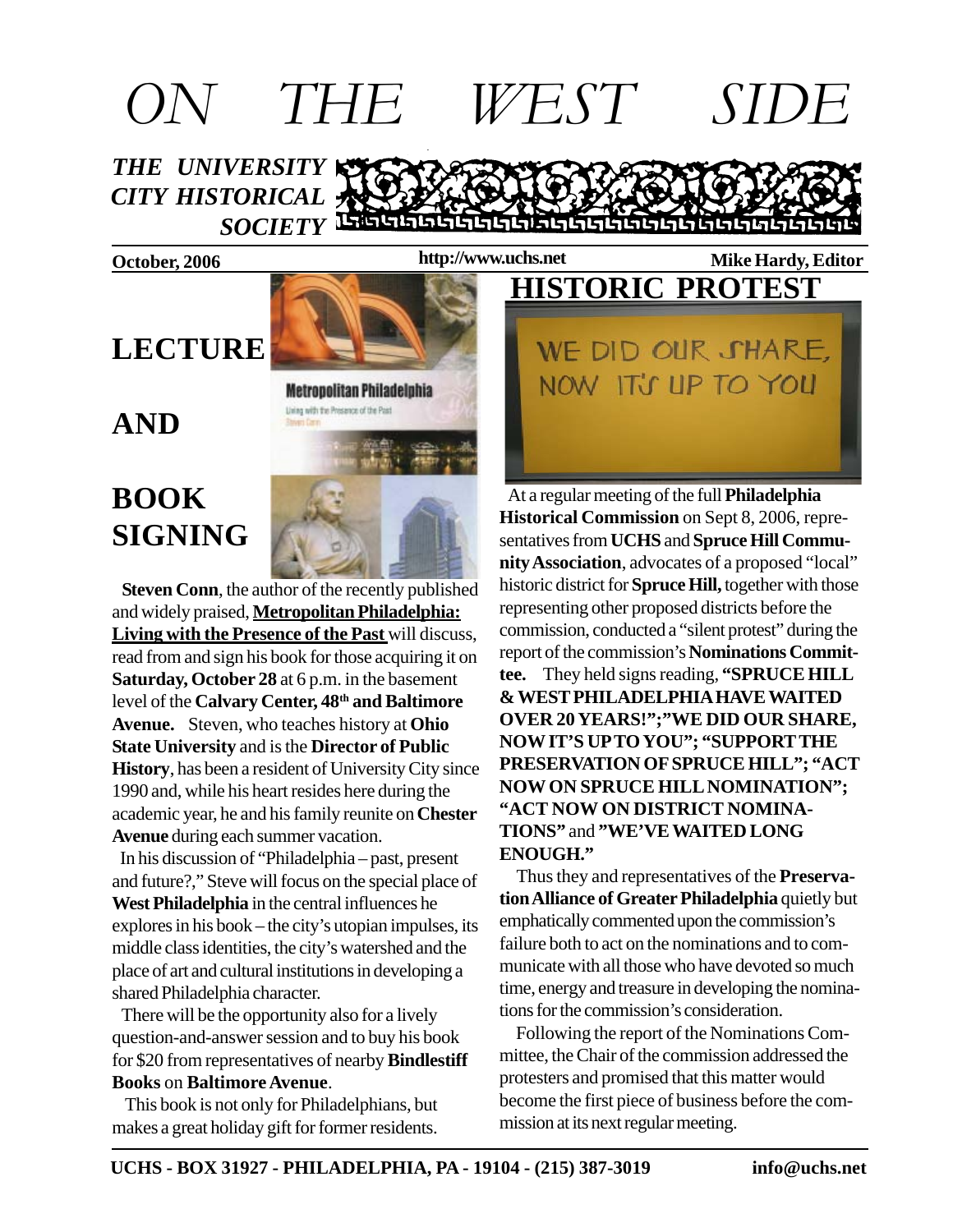#### Page 2

 The protesters later commented on this as a positive first step and the first response from the commission since the delivery of the rewritten nomination for Spruce Hill in 2002!

 The next meeting of the commission is on Friday, **October 13, 2006**. UCHS and several other neighborhood representatives are prepared to address the commission. If you are available at 9 a.m at **1515 Arch Street, Room 18-029**, please join members of those five neighborhoods and support the formal consideration of all our historic

district nominations.

## **REPORT**

### **FROM**

## **CALVARY**



#### By **Rich Kirk, Calvary Center**

 The **Calvary Centennial Gala** was held September 16, 2006. It was a fundraiser, and a very successful one at that, but it also was, by all accounts, an evening which will long and fondly be remembered by the well over 200 who attended the affair.

 The evening offered something, or several somethings, to please every palate. It was duly noted that no one had ever seen the community so dressed up for a party! For the serious minded, there was the announcement of the occasion itself, the beautiful centennial commemorative guide book souvenir, and the superlative opera recital by the neighborhood's own incomparable **Cecelia Chaisson**, which took the audience in the dome-lit chapel by storm. But beyond the solemn side of the occasion, the gala was a party extraordinaire! Delicious gourmet food from many local restaurants delighted the senses of taste and smell, and a lively silent auction with some of the most exciting items auctioned off live created full-blown cacophony in the downstairs gym transformed by decoration into an elegant, romantic

setting, and for those who needed a quieter venue, the outdoor scene was one of intimate conversations and laughter on the lawn, served up with amazing coctails and spirits at the bar (and off the premises!) To cap off the affair, the resident **Curio Theatre's** improv comedy sent them home laughing!

 It was a celebration for a magnificent building once thought lost but now being saved. But more than that, it was a celebration for a uniquely University City redevelopment experiment that has given new life to the building, not just as an ecumenical sacred space, but as a functioning community center and venue for culture and the arts as well, all under one vast roof. It was, truly, a celebration *of* the community, *by* the community and *for* the community, at its best.

 For more information about the gala and **Calvary Center**, where **PayPal** and other donations are always welcome, visit www.calvary-center.org !

### **CIRCA**

**1821 EXHIBIT OPENS**



 The recently opened exhibit, **"Circa 1821; Design and Material Culture in the Young Republic"** is only the second mounted by **Michael J. Brody**, the latest **Director and Curator of the Marvin Sansom Center for the History of Pharmacy**, the museum at the **University of the Sciences in Philadelphia,** to commemorate the founding date of the **Philadelphia College of Pharmacy and Sciences**, the nation's oldest and the precursor of **USP**.

 But the exhibit goes well beyond **PCPS** and the history of pharmacy to embrace objects in contexts – local, national, international, artistic, technological, etc – to place its some 60 objects dating between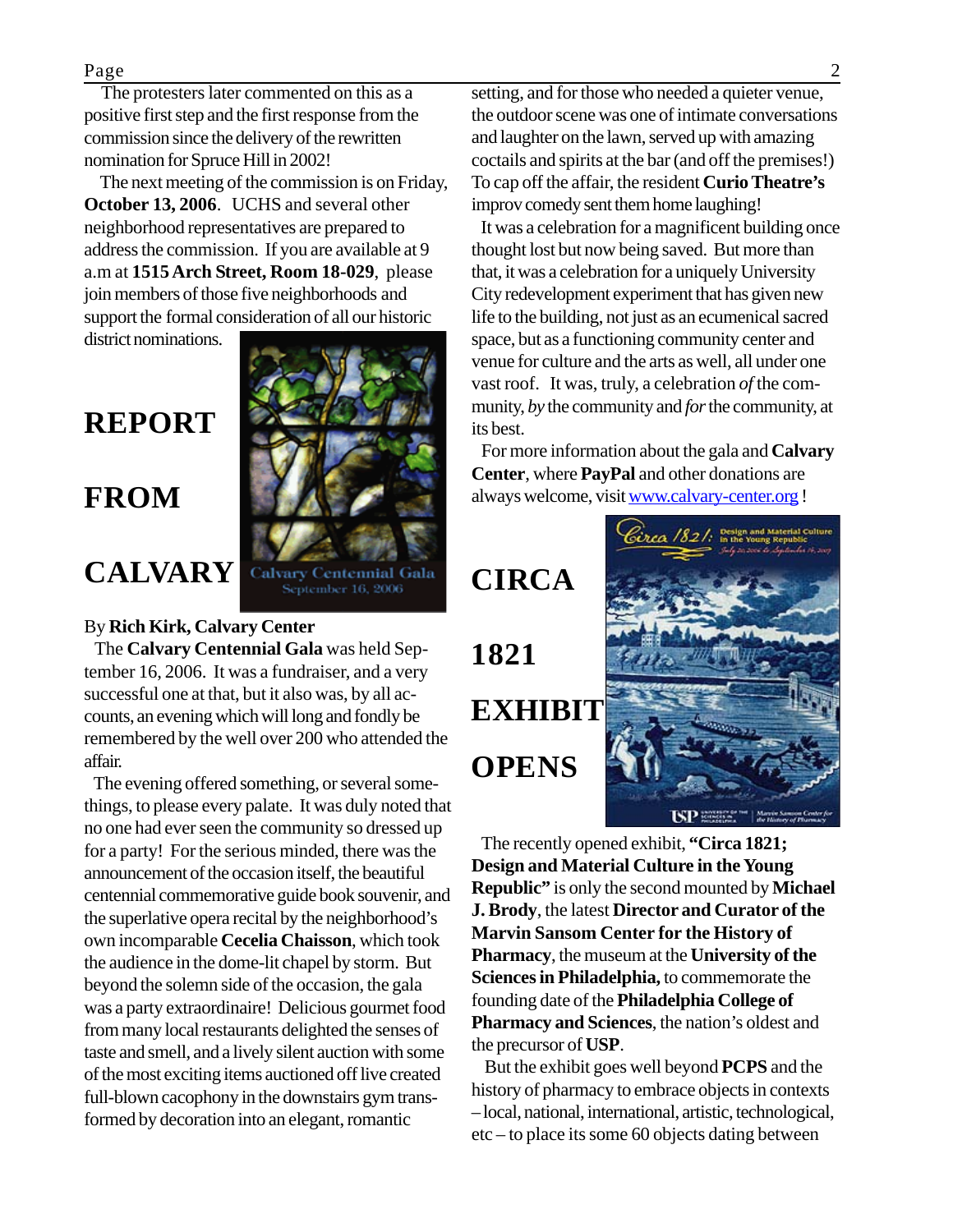#### Page 3

1800 and 1850, and all from USP's collections and on loan from area collectors and institutions, into a rich network of associations, true to Brody's objective of "wide appeal for those interested in  $19<sup>th</sup>$ century history, in the decorative arts and prints of the period, as well as devotees of Philadelphia history, its architecture and cultural institutions."

 Embracing portraits, prints, literature, glass, silver, ceramics, furniture, metalwork, textiles and manuscripts among others, the small university museum space is transformed into an ambitious and fascinating network of its objects and the rich tapestry of their broader connections and associations.

 Open during weekdays when the university is in session from 9 to 5 and free to the public, the selfguided exhibit will be in place until September, 2007. Arrangements for group tours can also be made for a curator's tour with Michael Brody by contacting him at (215) 596-8721 or thru USP's website at www.usip.edu under "museum."

 Don't miss visiting this latest addition to University City's cultural venues.

#### **ANOTHER PARTY**



## **AND PLANTING**

 **The Friends of Clark Park**, the support group that works to preserve and improve University City's largest and most beloved public space, invites the public to a party and benefit barbeque feast and fundraiser in the park on **Saturday, October 21** from  $3$  to  $7$  p.m.

 Music, food, drink and games, sponsored by the **University City District, Citizens Bank, USP** and others will be part of a celebration of the latest upgrades in **Clark Park,** including scores of trees

and plantings. Your \$20 ticket will also provide you with a **Family Membership** along with the opportunity to lay the groundwork for further improvements to the park. For further information, call **Chris Leswing,** (215) 906-0624, or email scooter@magpage.com.

 And, also joining in the fun and refreshments will be volunteer planters finishing up after planting some 40 trees in **West Powelton**, one of four major community volunteer **TreeVitalize** plantings organized by **UC Green** this fall. One of these, installing some 70 new trees in **West Shore** and **Spruce Hill**, will also originate in Clark Park on Saturday, November 4 from 10 am to 1 pm. For more information on all of these, go to www.ucgreen.org for full details.

### **NOMINATE!!**

 Those who know how to do it (contactors, suppliers, etc) and those who have done it well (property owners who are making or have made historically sensitive improvements to their facades or greening improvements to their environments). Please submit your suggestions for contactors and suppliers using our enclosed **"UCHS Contactor/ Supplier Questionnaire"** to help others in the neighborhood make the most informed choices when planning work on their properties. And, to commend those doing exemplary jobs in repairing/ restoring/repainting their properties in University City or making greening improvements, send in their addresses and UCHS will send them thanks for their **"Gifts to the Streets"** along with a complementary membership and invitation to next year's **Valentine's Awards Tea.**

 Before the light of Fall fades, please send us your nominees!

### **REMEMBER:**

**Saturday, October 14** is the **Second Annual OctTrolleyFest** in **University City, Darby and Yeadon.** Call (610) 583-0877 or email janhaigis@yahoo.com for full details.